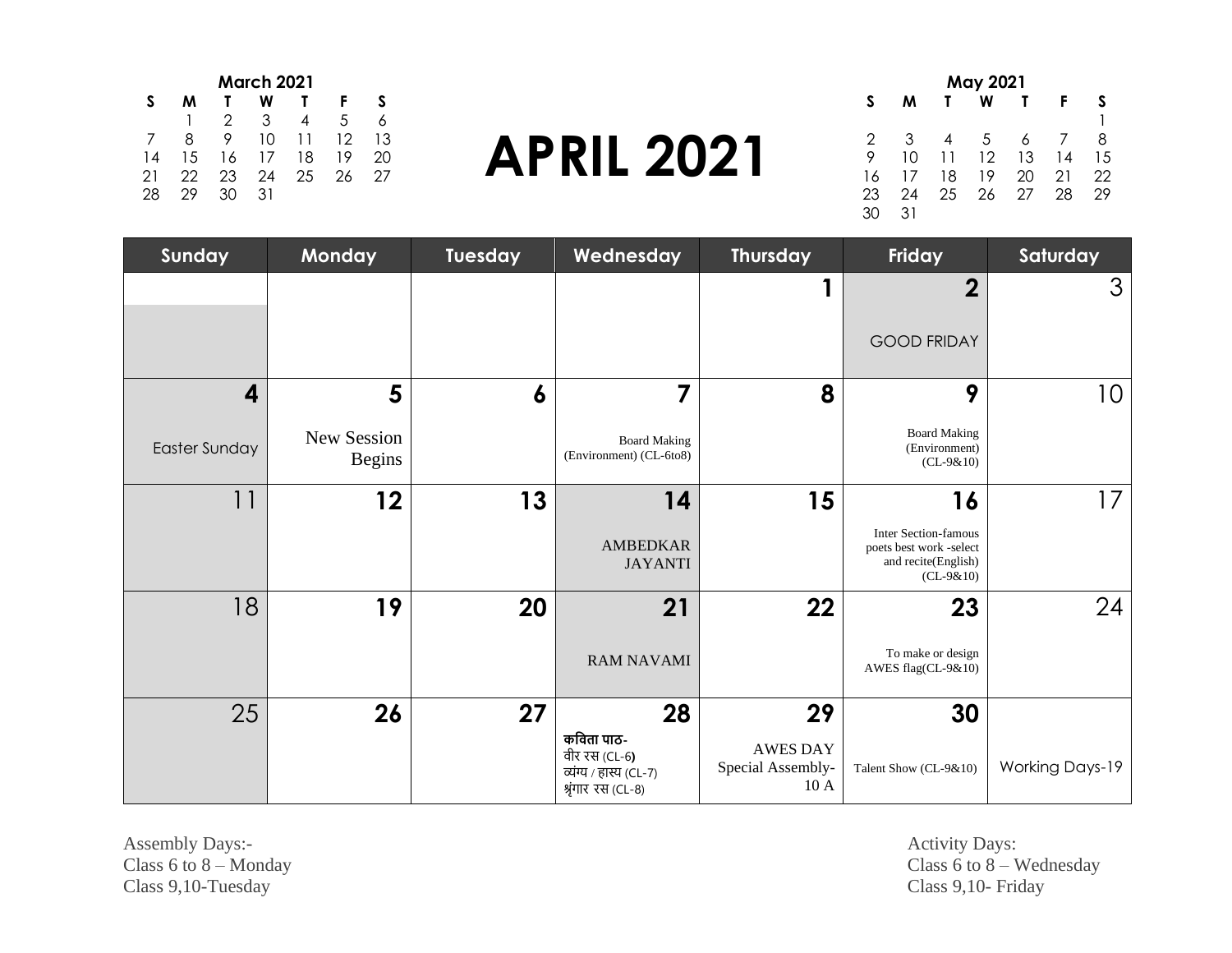| <b>April 2021</b> |    |    |          |    |    |    |  |
|-------------------|----|----|----------|----|----|----|--|
| S                 | м  |    | w        |    | F  | S  |  |
|                   |    |    |          |    | 2  | 3  |  |
| 4                 | 5  |    | $\prime$ | 8  | 9  | 10 |  |
| 11                | 12 | 13 | 14       | 15 | 16 | 17 |  |
| 18                | 19 | 20 | 21       | 22 | 23 | 24 |  |
| 25                | 26 | 27 | 28       | 29 | 30 |    |  |

### **MAY 2021**

| <b>June 2021</b> |    |    |    |    |    |    |  |
|------------------|----|----|----|----|----|----|--|
| S                | м  |    | w  |    | F  |    |  |
|                  |    |    | 2  | 3  |    | 5  |  |
| 6                |    | 8  | 9  | 10 | 11 | 12 |  |
| 13               | 14 | 15 | 16 | 17 | 18 | 19 |  |
| 20               | 21 | 22 | 23 | 24 | 25 | 26 |  |
| ') /             | 28 | 29 | 30 |    |    |    |  |

| Sunday         | Monday       | Tuesday | Wednesday                                        | <b>Thursday</b>  | Friday                                           | Saturday    |
|----------------|--------------|---------|--------------------------------------------------|------------------|--------------------------------------------------|-------------|
|                |              |         |                                                  |                  |                                                  |             |
|                |              |         |                                                  |                  |                                                  | <b>NIWD</b> |
| $\overline{2}$ | $\mathbf{3}$ | 4       | 5                                                | 6                | 7                                                | 8           |
|                |              |         | REVISION TEST FOR CLASS 10 AND 12                |                  |                                                  |             |
|                |              |         | Talent show (CL-6to8)                            |                  | Talent show (CL-9)                               |             |
| 9              | 10           | 11      | 12                                               | 13               | 14                                               | 15          |
| Mother's Day   |              |         | Talent show (CL-6to8)                            |                  | <b>EID</b>                                       |             |
| 16             | 17           | 18      | 19                                               | 20               | 21                                               | 22          |
|                |              |         | Online Patriotic Movie<br>Screening(Best scenes) |                  | Online Patriotic Movie<br>Screening(Best scenes) | <b>PTM</b>  |
| 23             | 24           | 25      | 26                                               | 27               | 28                                               | 29          |
|                |              |         | <b>BUDH PURNIMA</b>                              |                  |                                                  |             |
| 30             | 31           |         |                                                  |                  |                                                  |             |
|                |              |         |                                                  | Working Days -16 |                                                  |             |

Assembly Days:-<br>
Class 6 to 8 – Monday<br>
Class 6 to 8 – Monday<br>
Class 6 to 8 – Monday Class 9,10-Tuesday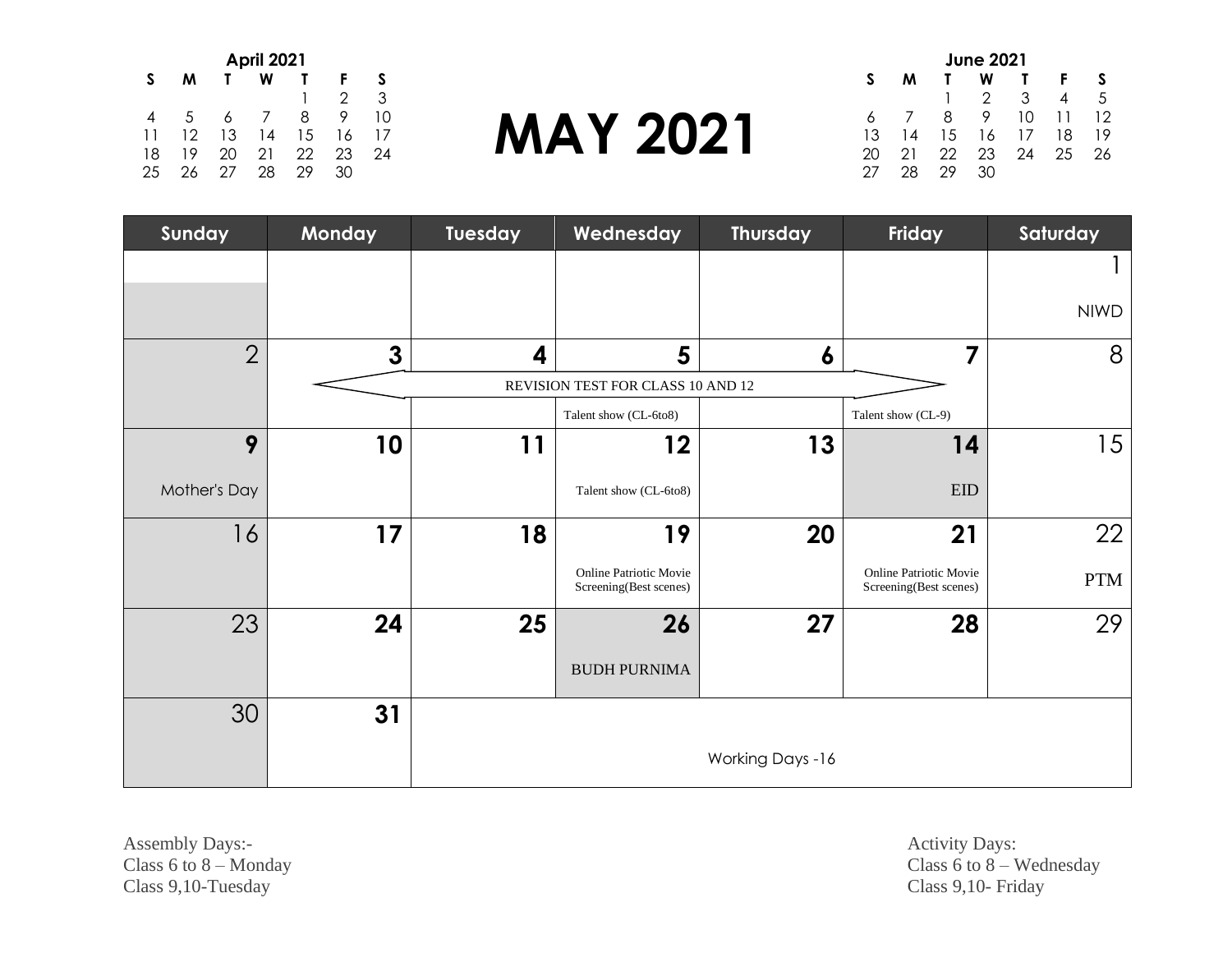| <b>May 2021</b> |    |    |    |    |    |    |  |
|-----------------|----|----|----|----|----|----|--|
| S               | м  |    | W  |    | F  |    |  |
|                 |    |    |    |    |    |    |  |
| 2               | 3  |    | 5  | 6  |    | 8  |  |
| 9               | 10 | 11 | 12 | 13 | 14 | 15 |  |
| 16              | 17 | 18 | 19 | 20 | 21 | 22 |  |
| 23              | 24 | 25 | 26 | 27 | 28 | 29 |  |
| 30              | 31 |    |    |    |    |    |  |

#### **JUNE 2021**

| <b>July 2021</b> |    |    |    |    |    |    |  |  |
|------------------|----|----|----|----|----|----|--|--|
| S                | м  |    | w  |    | F  | S  |  |  |
|                  |    |    |    |    | 2  | 3  |  |  |
| 4                | 5  | 6  |    | 8  | 9  | 10 |  |  |
| 11               | 12 | 13 | 14 | 15 | 16 | 17 |  |  |
| 18               | 19 | 20 | 21 | 22 | 23 | 24 |  |  |
| 25               | 26 | 27 | 28 | 29 | 30 | 31 |  |  |

| Sunday             | <b>Monday</b>  | Tuesday                      | Wednesday                   | <b>Thursday</b> | Friday                 | Saturday        |
|--------------------|----------------|------------------------------|-----------------------------|-----------------|------------------------|-----------------|
|                    |                |                              | $\overline{2}$              | $\mathbf{3}$    | 4                      | 5               |
|                    |                |                              |                             |                 | National Donut<br>Day  |                 |
| $\overline{6}$     | $\overline{7}$ | 8                            | 9                           | 10              | 11                     | 12 <sup>2</sup> |
| 13                 | 14             | 15                           | 16                          | 17              | 18                     | 19              |
| 20<br>Father's Day | 21             | 22                           | 23                          | 24              | 25                     | 26              |
| 27                 | 28             | 29                           | 30                          |                 |                        |                 |
|                    |                | School reopens<br>$\rm NIWD$ | for Teachers<br><b>NIWD</b> |                 | <b>Working Days -2</b> |                 |

Assembly Days:-<br>
Class 6 to 8 – Monday<br>
Class 6 to 8 – Monday<br>
Class 6 to 8 – Monday Class 9,10-Tuesday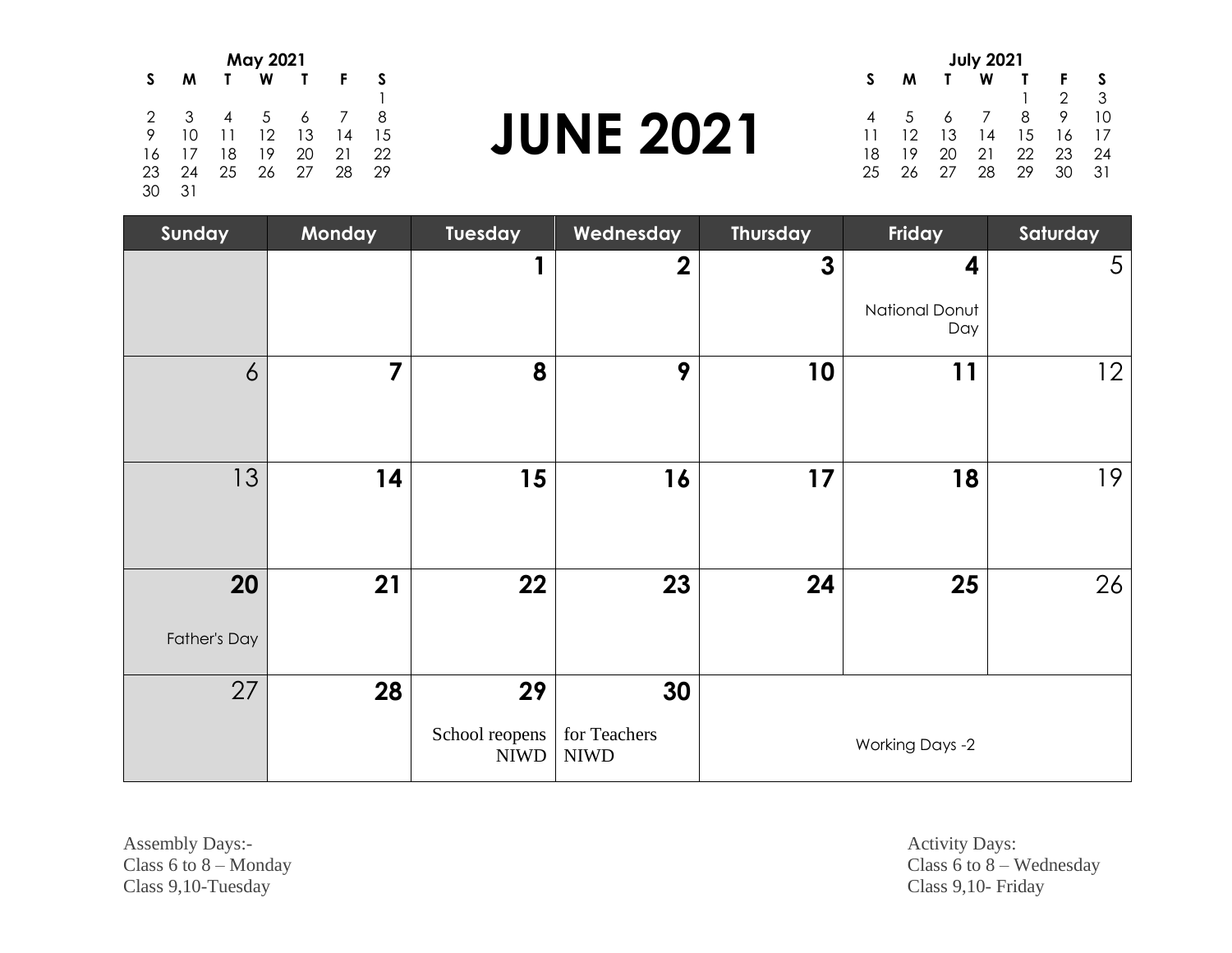| <b>June 2021</b> |    |    |     |    |    |    |  |
|------------------|----|----|-----|----|----|----|--|
| S                | м  |    | w   |    | F  | S  |  |
|                  |    |    | 2   | 3  | 4  | .5 |  |
| 6                |    | 8  | 9   | 10 | 11 | 12 |  |
| 13               | 14 | 15 | 16  | 17 | 18 | 19 |  |
| 20               | 21 | 22 | 23  | 24 | 25 | 26 |  |
| 27               | 28 | 29 | 30. |    |    |    |  |

| <b>JULY 2021</b> |  |
|------------------|--|
|------------------|--|

| August 2021 |    |    |    |    |    |    |  |
|-------------|----|----|----|----|----|----|--|
| S           | м  |    | w  |    | F  |    |  |
|             | 2  | З  | 4  | 5  | 6  |    |  |
| 8           | 9  | 10 | 11 | 12 | 13 | 14 |  |
| 15          | 16 | 17 | 18 | 19 | 20 | 21 |  |
| 22          | 23 | 24 | 25 | 26 | 27 | 28 |  |
|             |    | 31 |    |    |    |    |  |

| Sunday |                | Monday                                                  | Tuesday | Wednesday                                                             | <b>Thursday</b> | Friday                                                         | Saturday    |
|--------|----------------|---------------------------------------------------------|---------|-----------------------------------------------------------------------|-----------------|----------------------------------------------------------------|-------------|
|        |                |                                                         |         |                                                                       | П               | $\mathbf 2$                                                    | 3           |
|        |                |                                                         |         |                                                                       | School reopens  | Know your 'Green<br>friends '+Plantation                       | <b>NIWD</b> |
|        | 4              | 5                                                       | 6       | 7                                                                     | 8               | 9                                                              | 10          |
|        |                |                                                         |         | Inter Class-Hindi debate<br>$CL-7,8)$                                 |                 | Inter House-Hindi debate<br>ek desh ek chunav<br>$(CL-9,10)$   |             |
|        | 1 <sup>1</sup> | 12                                                      | 13      | 14                                                                    | 15              | 16                                                             | 17          |
|        |                |                                                         |         | Painting/Slogans/Last<br>words<br>(My Kargil Heroes)<br>$(CL-6 to 8)$ |                 | Poem/Film/Logo Design<br>(I salute Indian Army)<br>$(CL-9,10)$ | <b>NIWD</b> |
|        | 18             | 19                                                      | 20      | 21                                                                    | 22              | 23                                                             | 24          |
|        |                | UT-1 Begins                                             |         | Eid                                                                   |                 |                                                                |             |
|        | 25             | 26                                                      | 27      | 28                                                                    | 29              | 30                                                             | 31          |
|        |                | <b>KARGIL</b><br><b>DIWAS</b><br>Special Assembly(CL10) |         |                                                                       | UT-1 Ends       | Inter Section-AD Comp<br>(Social education Issues)<br>$CL-7,8$ |             |

Assembly Days:- Activity Days: Activity Days: Class 9,10-Tuesday Class 9,10- Friday

Activity Days:<br>Class 6 to 8 – Wednesday<br>Class 9,10- Friday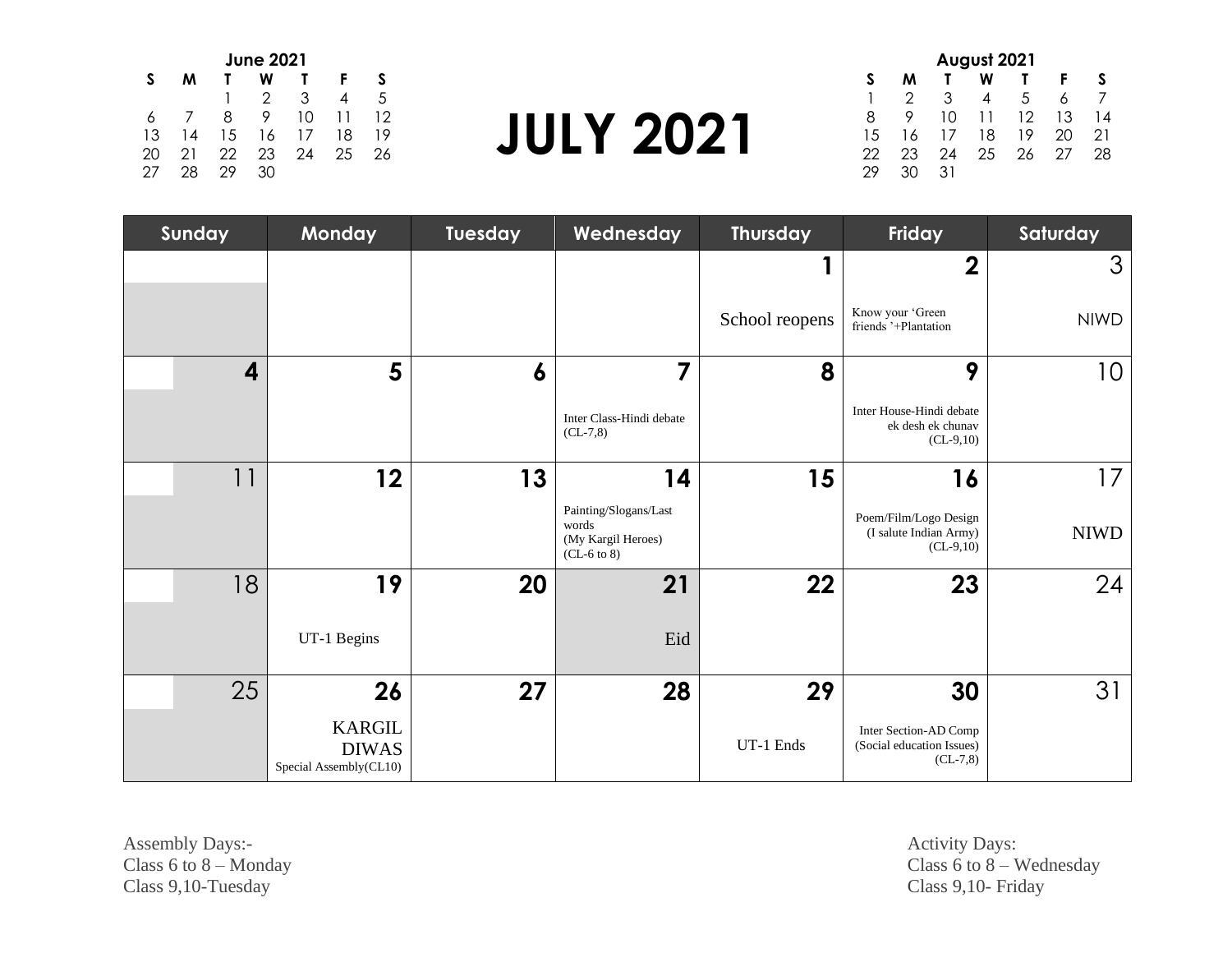| September 2021 |    |    |    |     |    |    |  |  |  |
|----------------|----|----|----|-----|----|----|--|--|--|
| S              | м  |    | W  |     | F  |    |  |  |  |
|                |    |    |    | 2   | 3  |    |  |  |  |
| 5              | 6  |    | 8  | 9   | 10 | 11 |  |  |  |
| 12             | 13 | 14 | 15 | 16  | 17 | 18 |  |  |  |
| 19             | 20 | 21 | 22 | 23  | 24 | 25 |  |  |  |
| 26             | 27 | 28 | 29 | 30. |    |    |  |  |  |

# **AUGUST 2021**

| <b>July 2021</b> |    |    |    |    |    |    |  |  |
|------------------|----|----|----|----|----|----|--|--|
| S                | м  |    | w  |    | F  | S  |  |  |
|                  |    |    |    |    | 2  | 3  |  |  |
| 4                | .5 | 6  |    | 8  | 9  | 10 |  |  |
| 11               | 12 | 13 | 14 | 15 | 16 | 17 |  |  |
| 18               | 19 | 20 | 21 | 22 | 23 | 24 |  |  |
| 25               | 26 | 27 | 28 | 29 | 30 | 31 |  |  |

| Sunday               | Monday             | Tuesday | Wednesday                                                                                    | <b>Thursday</b> | Friday                                                          | Saturday    |
|----------------------|--------------------|---------|----------------------------------------------------------------------------------------------|-----------------|-----------------------------------------------------------------|-------------|
|                      | $\mathbf 2$        | 3       | 4                                                                                            | 5               | 6                                                               |             |
|                      |                    |         | <b>Class Activity-Story</b><br>Telling/Reading/Writing<br>Challenge (CL-6 to 8)              |                 | <b>Class Activity</b>                                           | <b>NIWD</b> |
| 8                    | 9                  | 10      | 11                                                                                           | 12              | 13                                                              | 14          |
|                      |                    |         | <b>Inter House-Famous</b><br><b>Indian Leaders</b><br>Speech(CL-6 to 8)                      |                 | Inter House-Play<br>Competition+ Special<br>Assembly (CL-9,10)  |             |
| 15                   | 16                 | 17      | 18                                                                                           | 19              | 20                                                              | 21          |
|                      |                    |         | <b>Inter House-Partner State</b><br>Folk Song(CL-6)<br>Folk Dance(CL-7)<br>Folk Artist(CL-8) |                 | <b>Mock Congress Session</b><br>(Making of our<br>constitution) | <b>PTM</b>  |
| 22                   | 23                 | 24      | 25                                                                                           | 26              | 27                                                              | 28          |
| <b>RAKSHABANDHAN</b> |                    |         | Class Activity-<br>Poster Making(CL-6)<br>Quiz-Noise Pollution<br>$CL-7, 8)$                 |                 | <b>TAPS FEST</b>                                                |             |
| 29                   | 30                 | 31      |                                                                                              |                 |                                                                 |             |
|                      | <b>JANMASHTAMI</b> |         |                                                                                              |                 | <b>Working Days-22</b>                                          |             |

Assembly Days:-<br>
Class 6 to 8 – Monday<br>
Class 6 to 8 – Monday<br>
Class 6 to 8 – Monday Class 9,10-Tuesday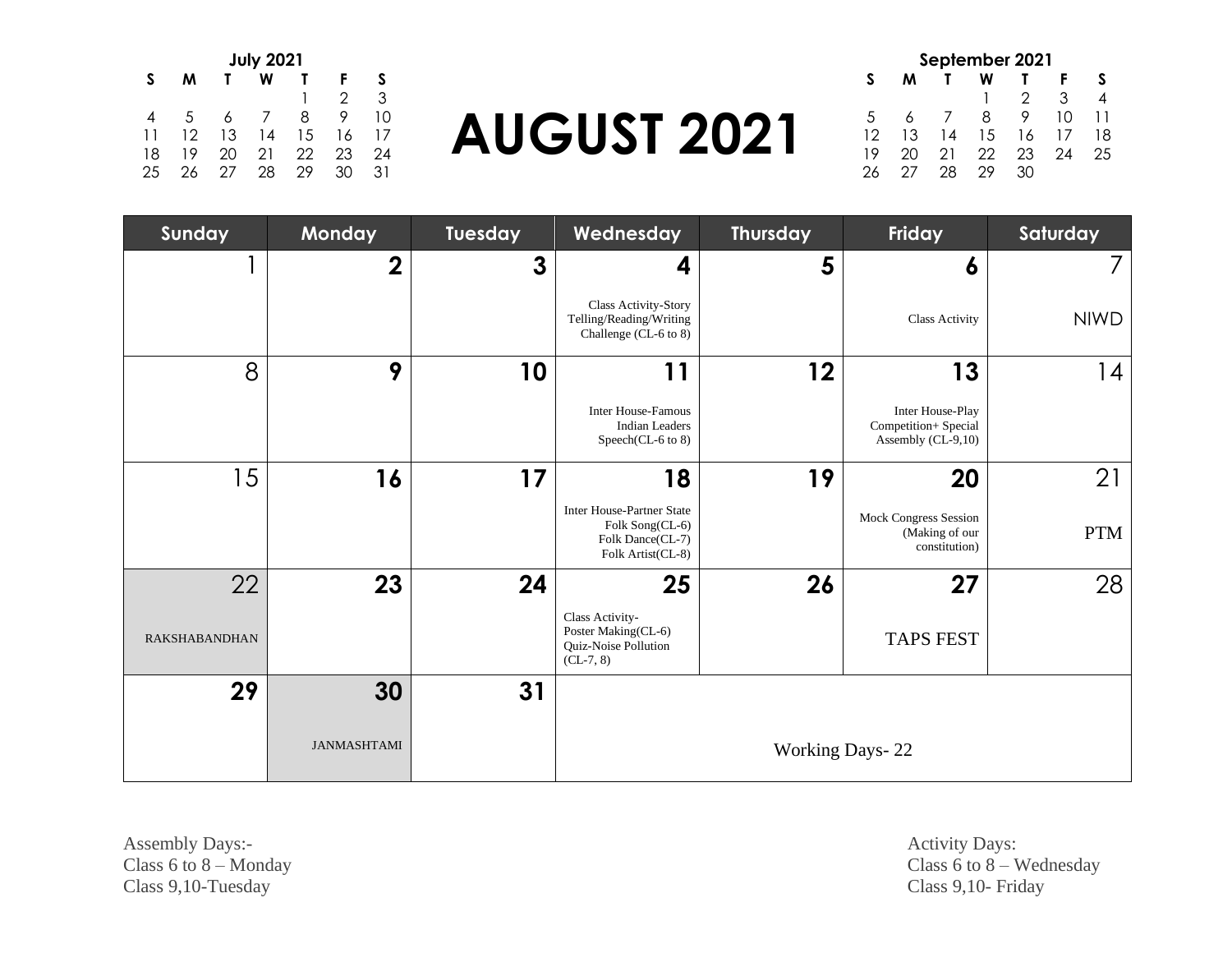| October 2021 |    |    |    |    |    |                |  |  |  |
|--------------|----|----|----|----|----|----------------|--|--|--|
| S            | м  |    | W  |    | F  | S              |  |  |  |
|              |    |    |    |    |    | $\mathfrak{D}$ |  |  |  |
| 3            | 4  | .5 | 6  |    | 8  | 9              |  |  |  |
| 10           | 11 | 12 | 13 | 14 | 15 | 16             |  |  |  |
| 17           | 18 | 19 | 20 | 21 | 22 | 23             |  |  |  |
| 24           | 25 | 26 | 27 | 28 | 29 | 30             |  |  |  |
| 31           |    |    |    |    |    |                |  |  |  |

### **SEPTEMBER 2021**

| August 2021 |    |    |    |    |    |    |  |  |
|-------------|----|----|----|----|----|----|--|--|
| S           | м  |    | W  |    | F  | S  |  |  |
|             | 2  | З  | 4  | 5  | 6  |    |  |  |
| 8           | 9  | 10 | 11 | 12 | 13 | 14 |  |  |
| 15          | 16 | 17 | 18 | 19 | 20 | 21 |  |  |
| 22          | 23 | 24 | 25 | 26 | 27 | 28 |  |  |
| 29          | חר | 31 |    |    |    |    |  |  |

| Sunday | Monday           | Tuesday                 | Wednesday                                                         | <b>Thursday</b>  | Friday                                                              | Saturday                                 |
|--------|------------------|-------------------------|-------------------------------------------------------------------|------------------|---------------------------------------------------------------------|------------------------------------------|
|        |                  |                         |                                                                   | $\boldsymbol{2}$ | 3                                                                   | 4                                        |
|        |                  |                         | DIY Session(ZeroWaste)<br>$(CL-6 to 8)$                           |                  | <b>TEACHERS'DAY+</b><br><b>OZONE DAY TALK</b>                       |                                          |
| 5      | $\boldsymbol{6}$ | $\overline{\mathbf{z}}$ | 8                                                                 | 9                | 10                                                                  | 11                                       |
|        | <b>Labor Day</b> |                         | Demos on Flower<br>Arrangement +Table<br>Etiquette+ Speech Errors |                  | <b>GANESH</b><br><b>CHATURTHI</b>                                   |                                          |
| 12     | 13               | 14                      | 15                                                                | 16               | 17                                                                  | 18                                       |
|        |                  |                         | Environment Play/Talk<br>on Noise Pollution                       |                  | <b>Environment Activity:</b><br>Essay writing on Noise<br>Pollution | <b>HALF YEARLY</b><br><b>EXAM BEGINS</b> |
| 19     | 20               | 21                      | 22                                                                | 23               | 24                                                                  | 25                                       |
|        |                  |                         |                                                                   |                  |                                                                     |                                          |
| 26     | 27               | 28                      | 29                                                                | 30               |                                                                     |                                          |
|        |                  |                         |                                                                   |                  |                                                                     | Working days-23                          |

Assembly Days:-<br>
Class 6 to 8 – Monday<br>
Class 6 to 8 – Monday<br>
Class 6 to 8 – Monday Class 9,10-Tuesday Class 9,10- Friday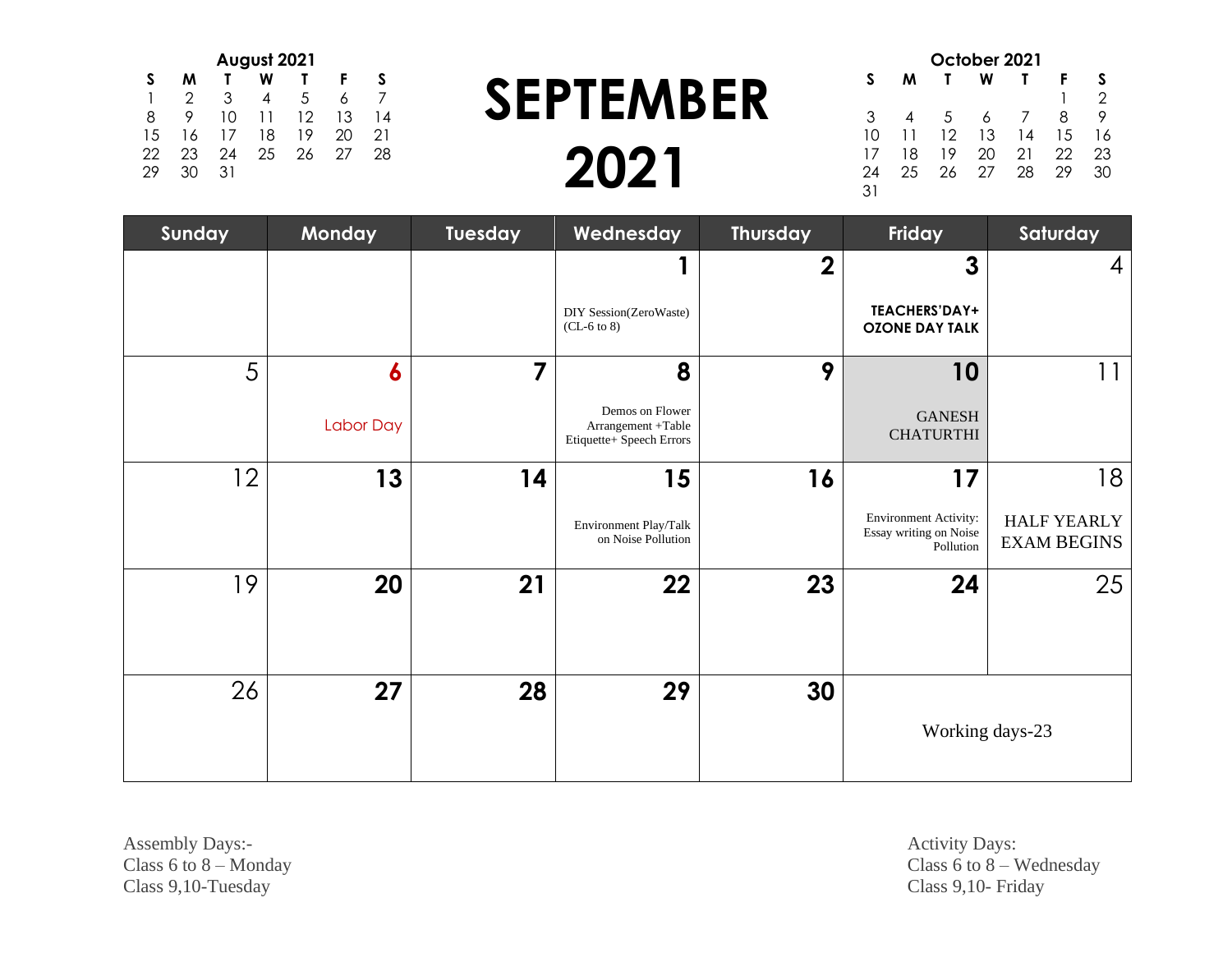| September 2021 |    |    |    |    |    |    |  |  |  |
|----------------|----|----|----|----|----|----|--|--|--|
| S              | м  |    | w  |    | F  |    |  |  |  |
|                |    |    |    | 2  | 3  |    |  |  |  |
| 5              | 6  |    | 8  | 9  | 10 | 11 |  |  |  |
| 12             | 13 | 14 | 15 | 16 | 17 | 18 |  |  |  |
| 19             | 20 | 21 | 22 | 23 | 24 | 25 |  |  |  |
| 26             | 27 | 28 | 29 | 3Ο |    |    |  |  |  |

# **OCTOBER 2021**

| November 2021 |    |    |    |    |    |    |  |  |  |
|---------------|----|----|----|----|----|----|--|--|--|
| S             | м  |    | w  |    | F  |    |  |  |  |
|               |    | 2  | 3  | 4  | 5  |    |  |  |  |
|               | 8  | 9  | 10 | 11 | 12 | 13 |  |  |  |
| 14            | 15 | 16 | 17 | 18 | 19 | 20 |  |  |  |
| 21            | 22 | 23 | 24 | 25 | 26 | 27 |  |  |  |
| 28            | つつ |    |    |    |    |    |  |  |  |

| Sunday              | Monday                  | <b>Tuesday</b> | Wednesday                                                     | <b>Thursday</b>        | Friday                                 | Saturday              |
|---------------------|-------------------------|----------------|---------------------------------------------------------------|------------------------|----------------------------------------|-----------------------|
|                     |                         |                |                                                               |                        |                                        | $\overline{2}$        |
|                     |                         |                |                                                               |                        | <b>HALF YEARLY</b><br><b>EXAM ENDS</b> | <b>GANDHI JAYANTI</b> |
| 3                   | $\overline{\mathbf{4}}$ | 5              | 6                                                             | 7                      | 8                                      | 9                     |
|                     |                         |                | कृष्ण दुर्योधन संवाद/<br>कृष्ण अर्जुन संवाद<br>(one act play) |                        | DHANUCHI-<br><b>DANCE Comptt</b>       |                       |
| 10 <sup>°</sup>     | 11                      | 12             | 13                                                            | 14                     | 15                                     | 16                    |
|                     |                         |                |                                                               | Ashtami<br>Holiday     | Dussehra                               | Holidav               |
|                     |                         |                |                                                               |                        |                                        |                       |
| 17                  | 18                      | 19             | 20                                                            | 21                     | 22                                     | 23                    |
|                     |                         | <b>EID</b>     | VALMIKI JAYANTI                                               |                        |                                        | <b>PTM</b>            |
| 24                  | 25                      | 26             | 27                                                            | 28                     | 29                                     | 30                    |
| <b>KARVA CHAUTH</b> |                         |                | Art Activity/ sweet<br>Making Recipe Comptt                   |                        | <b>Egyptian Art Activity</b>           |                       |
| 31                  |                         |                |                                                               |                        |                                        |                       |
| Halloween           |                         |                |                                                               | <b>Working Days-16</b> |                                        |                       |

Assembly Days:-<br>
Class 6 to 8 – Monday<br>
Class 6 to 8 – Monday<br>
Class 6 to 8 – Monday Class 9,10-Tuesday Class 9,10- Friday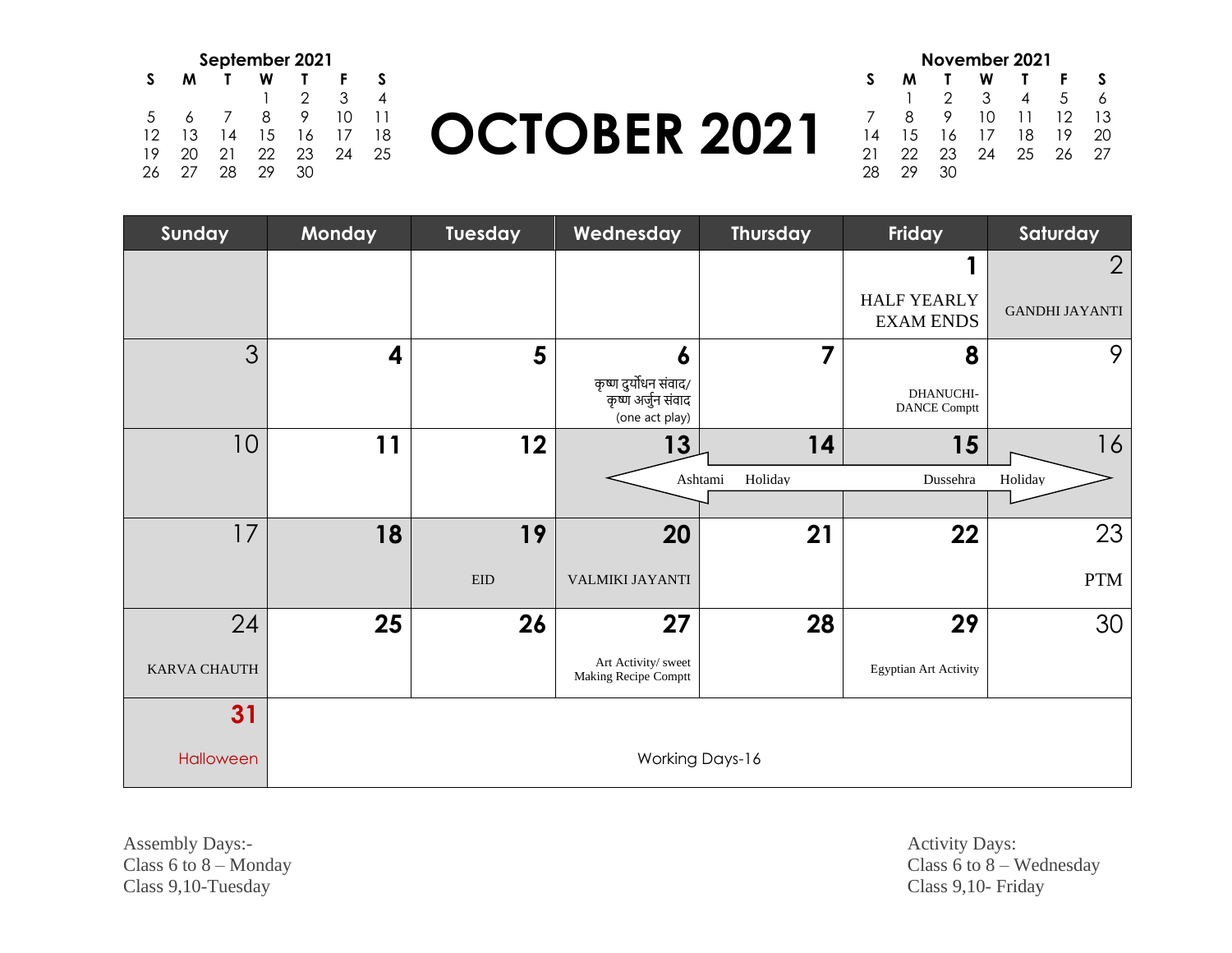| October 2021 |    |    |    |    |    |    |  |
|--------------|----|----|----|----|----|----|--|
| S            | м  |    | w  |    | F  | S  |  |
|              |    |    |    |    |    | 2  |  |
| 3            | 4  | 5  | 6  |    | 8  | 9  |  |
| 10           | 11 | 12 | 13 | 14 | 15 | 16 |  |
| 17           | 18 | 19 | 20 | 21 | 22 | 23 |  |
| 24           | 25 | 26 | 27 | 28 | 29 | 30 |  |
| 31           |    |    |    |    |    |    |  |

#### **NOVEMBER 2021**

|    | December 2021 |    |    |    |    |    |  |  |  |
|----|---------------|----|----|----|----|----|--|--|--|
| S  | м             |    |    |    | F  |    |  |  |  |
|    |               |    |    | 2  | 3  | 4  |  |  |  |
| 5  |               |    | 8  | 9  | 10 | 11 |  |  |  |
| 12 | 13            | 14 | 15 | 16 | 17 | 18 |  |  |  |
| 19 | 20            | 21 | 22 | 23 | 24 | 25 |  |  |  |
| 26 | 27            | 28 | 29 | 30 | 31 |    |  |  |  |

| Sunday         | Monday      | Tuesday          | Wednesday                     | <b>Thursday</b>                                | <b>Friday</b>                                                    | Saturday   |
|----------------|-------------|------------------|-------------------------------|------------------------------------------------|------------------------------------------------------------------|------------|
|                | 1           | $\boldsymbol{2}$ | $\mathbf{3}$                  | 4                                              | $5\phantom{1}$                                                   | 6          |
|                |             |                  |                               | <b>DIWAI</b> I                                 | HOI IDAVS                                                        |            |
|                |             |                  |                               |                                                |                                                                  |            |
| $\overline{7}$ | 8           | 9                | 10                            | 11                                             | 12                                                               | 13         |
|                |             |                  | <b>CHHAT PUJA</b>             | <b>Veterans Day</b>                            | Curriculum Based<br>Symposium<br>(CL-9 Maths)<br>(CL-10 Science) | SPORTS DAY |
| 14             | 15          | 16               | 17                            | 18                                             | 19                                                               | 20         |
|                |             |                  | MOCK PARLIAMENT<br>(Any Bill) | Pre Board-1<br>$(CL-10 & 12)$<br><b>Begins</b> | <b>GURU NANAK</b><br><b>JAYANTI</b>                              |            |
| 21             | 22          | 23               | 24                            | 25                                             | 26                                                               | 27         |
|                | UT-2 Begins |                  |                               | Thanksgiving<br>Day                            |                                                                  |            |
| 28             | 29          | 30               |                               |                                                | <b>Working Days-18</b>                                           |            |

Assembly Days:-<br>
Class 6 to 8 – Monday<br>
Class 6 to 8 – Monday<br>
Class 6 to 8 – Monday Class 9,10-Tuesday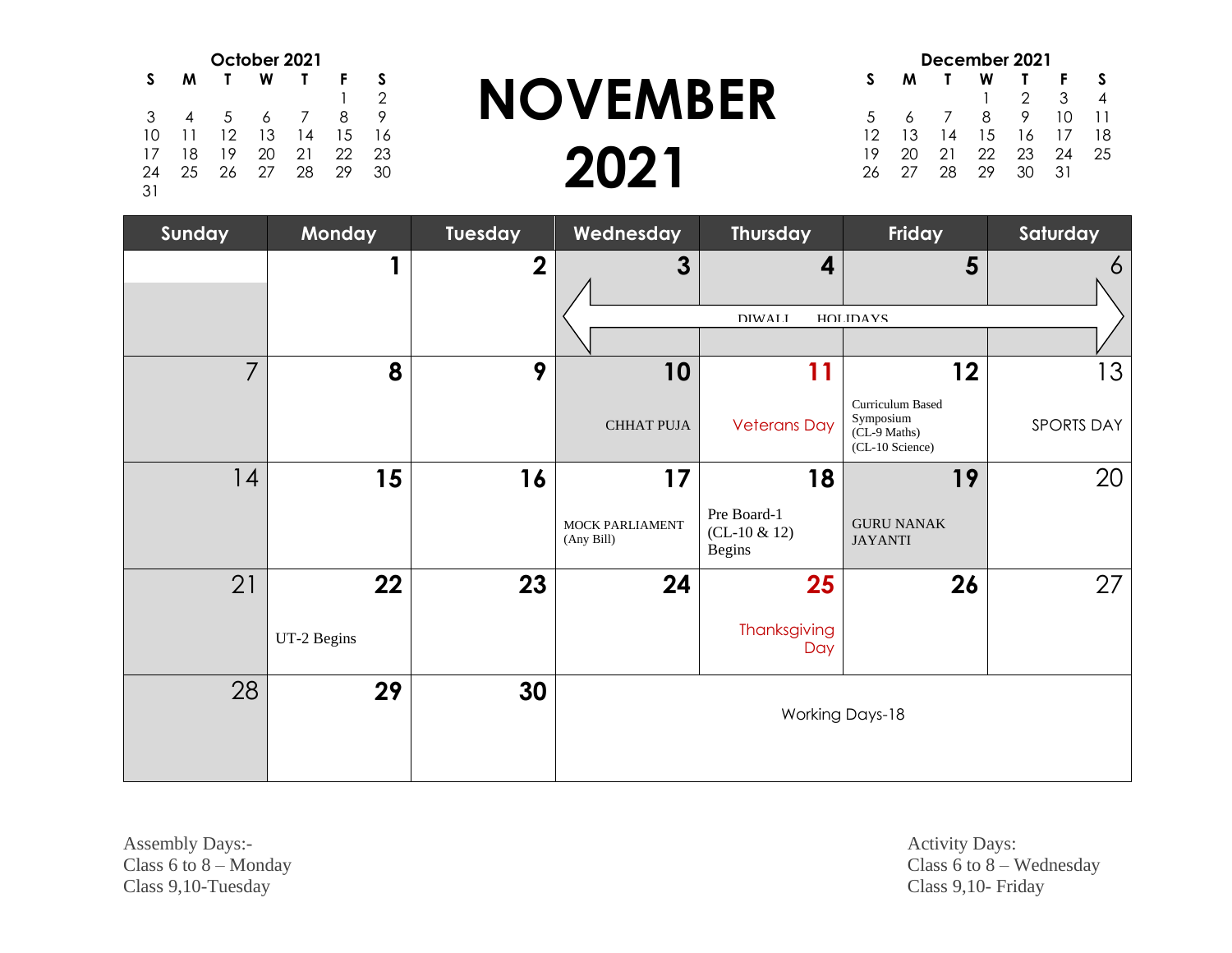| January 2022 |    |    |    |    |    |    |  |  |
|--------------|----|----|----|----|----|----|--|--|
| S            | м  |    | w  |    | F  | S  |  |  |
|              |    |    |    |    |    |    |  |  |
| 2            | 3  |    | 5  | 6  |    | 8  |  |  |
| 9            | 10 | 11 | 12 | 13 | 14 | 15 |  |  |
| 16           | 17 | 18 | 19 | 20 | 21 | 22 |  |  |
| 23           | 24 | 25 | 26 | 27 | 28 | 29 |  |  |
| 30           | 31 |    |    |    |    |    |  |  |

# **DECEMBER 2021**

| November 2021 |    |    |    |    |    |    |  |  |
|---------------|----|----|----|----|----|----|--|--|
| S             | м  |    | w  |    | F  |    |  |  |
|               |    | 2  | 3  | 4  | 5  |    |  |  |
|               | 8  | 9  | 10 | 11 | 12 | 13 |  |  |
| 14            | 15 | 16 | 17 | 18 | 19 | 20 |  |  |
| 21            | 22 | 23 | 24 | 25 | 26 | 27 |  |  |
| 28            | つ9 | 30 |    |    |    |    |  |  |

| Sunday | Monday                           | Tuesday                 | Wednesday                                               | <b>Thursday</b>  | <b>Friday</b>                   | Saturday               |
|--------|----------------------------------|-------------------------|---------------------------------------------------------|------------------|---------------------------------|------------------------|
|        |                                  |                         |                                                         | $\boldsymbol{2}$ | $\mathbf{3}$                    | 4                      |
|        |                                  |                         | UT-2 Ends                                               |                  |                                 | <b>NIWD</b>            |
| 5      | $\boldsymbol{6}$                 | 7                       | 8                                                       | 9                | 10                              |                        |
|        | Pre Board-1<br>(CL-10 & 12) Ends |                         | <b>Environment Awareness</b><br>-AD Campaign            |                  | Digital Game<br>Competition     |                        |
| 12     | 13                               | 14                      | 15                                                      | 16               | 17                              | 18                     |
|        |                                  |                         | Christmas<br>(CL-6,7 card making)<br>(CL-8 Cake Recipe) |                  | <b>Class Activity</b>           |                        |
| 19     | 20                               | 21                      | 22                                                      | 23               | 24                              | 25                     |
|        |                                  |                         | Inter House-Carole<br><b>Singing Competition</b>        |                  | Special Assembly<br>(Christmas) | Christmas              |
| 26     | 27                               | 28                      | 29                                                      | 30               | 31                              |                        |
|        |                                  | ANNUAL DAY<br>(Primary) | <b>ANNUAL DAY</b><br>(Senior)                           |                  | WINTER HOLIDAYS BEGIN           | <b>Working Days-23</b> |

Assembly Days:-<br>
Class 6 to 8 – Monday<br>
Class 6 to 8 – Monday<br>
Class 6 to 8 – Monday Class 9,10-Tuesday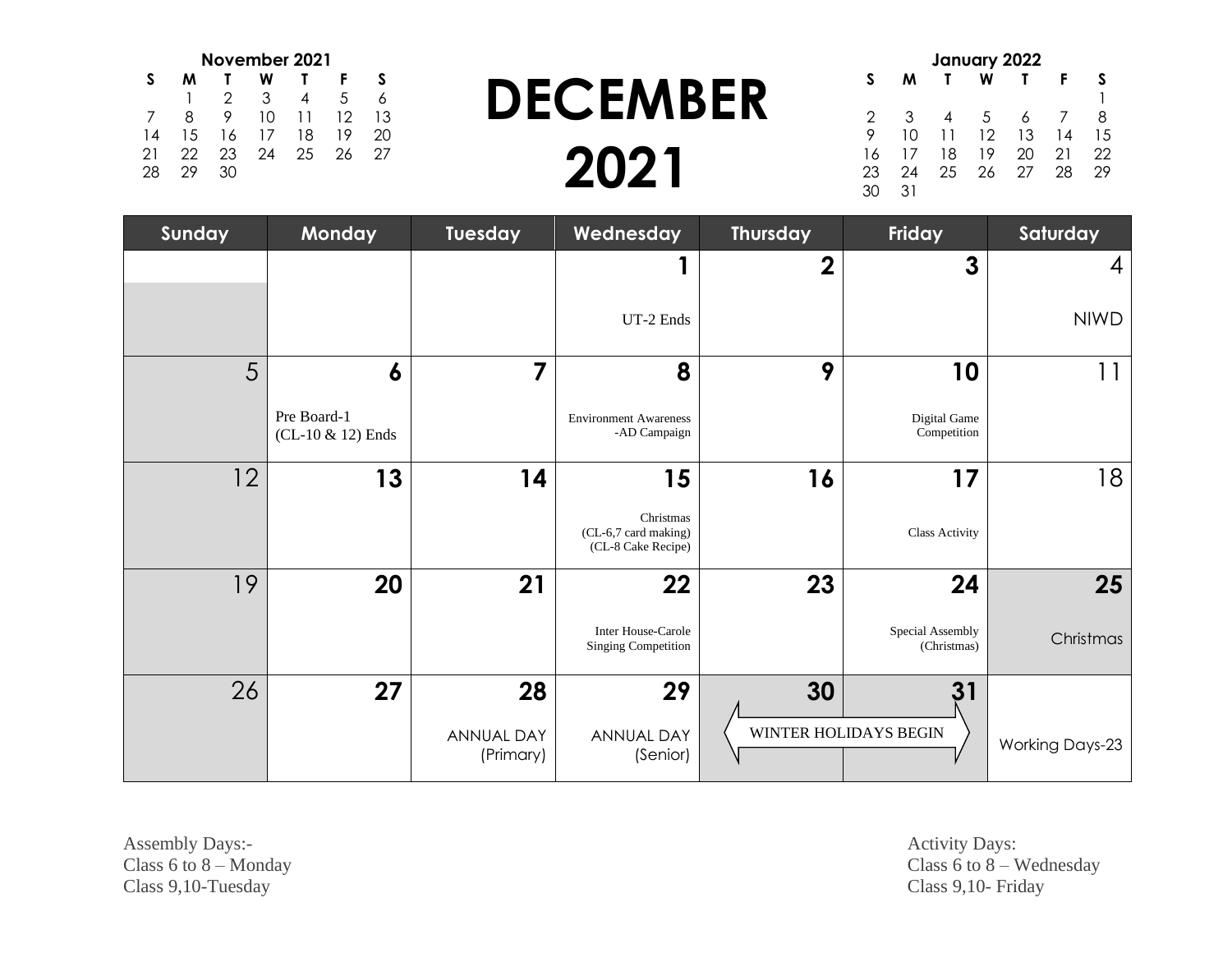| December 2021 |    |    |    |    |    |    |  |  |
|---------------|----|----|----|----|----|----|--|--|
| S             | м  |    | w  |    | F  |    |  |  |
|               |    |    |    | 2  | 3  |    |  |  |
| 5             |    |    | 8  | 9  | 10 | 11 |  |  |
| 12            | 13 | 14 | 15 | 16 | 17 | 18 |  |  |
| 19            | 20 | 21 | 22 | 23 | 24 | 25 |  |  |
| 26            | 27 | 28 | 29 | 30 | 31 |    |  |  |

# **JANUARY 2022**

| <b>February 2022</b> |    |    |    |    |    |    |    |  |
|----------------------|----|----|----|----|----|----|----|--|
|                      | S  | м  |    |    |    |    |    |  |
|                      |    |    |    | 2  | З  |    | .5 |  |
|                      | 6  |    | 8  | 9  | 10 | 11 | 12 |  |
|                      | 13 | 14 | 15 | 16 | 17 | 18 | 19 |  |
|                      | 20 | 21 | 22 | 23 | 24 | 25 | 26 |  |
|                      |    | 28 |    |    |    |    |    |  |

| Sunday        | <b>Monday</b>                      | Tuesday                                            | Wednesday                            | <b>Thursday</b>        | Friday                               | Saturday                   |
|---------------|------------------------------------|----------------------------------------------------|--------------------------------------|------------------------|--------------------------------------|----------------------------|
|               |                                    |                                                    |                                      |                        |                                      |                            |
|               |                                    |                                                    |                                      |                        |                                      | New Year's Day             |
| $\mathcal{P}$ | $\overline{3}$                     | $\overline{\mathbf{4}}$                            | $5\phantom{1}$                       | $\boldsymbol{6}$       |                                      | 8                          |
|               |                                    |                                                    | WINTER HOLIDAYS BEGIN                |                        |                                      |                            |
|               |                                    |                                                    |                                      |                        |                                      |                            |
| 9             | 10                                 | 11                                                 | 12                                   | 13                     | 14                                   | 15                         |
|               | Pre Board-2<br>$(CL-10&12)$ Begins |                                                    | Debate-Online VsOffline<br>Education |                        | <b>MAKAR</b><br><b>SAKRANTI</b>      |                            |
| 16            | 17                                 | 18                                                 | 19                                   | 20                     | 21                                   | 22                         |
|               |                                    |                                                    | <b>Class Activity</b>                |                        | Nukkad Natak on<br>COVID Life (CL-9) | <b>NIWD</b>                |
| 23            | 24                                 | 25                                                 | 26                                   | 27                     | 28                                   | 29                         |
|               |                                    | Special Assembly-<br>Republic Day<br>$(CL-9 E& F)$ | <b>REPUBLIC DAY</b>                  |                        | Quiz on Words of<br>Wisdom(CL-9)     | <b>PTM</b><br>$(CL-10&12)$ |
| 30            | 31                                 |                                                    |                                      | <b>Working Days-15</b> |                                      |                            |
|               |                                    |                                                    |                                      |                        |                                      |                            |

Assembly Days:-<br>
Class 6 to 8 – Monday<br>
Class 6 to 8 – Monday<br>
Class 6 to 8 – Monday Class 9,10-Tuesday Class 9,10- Friday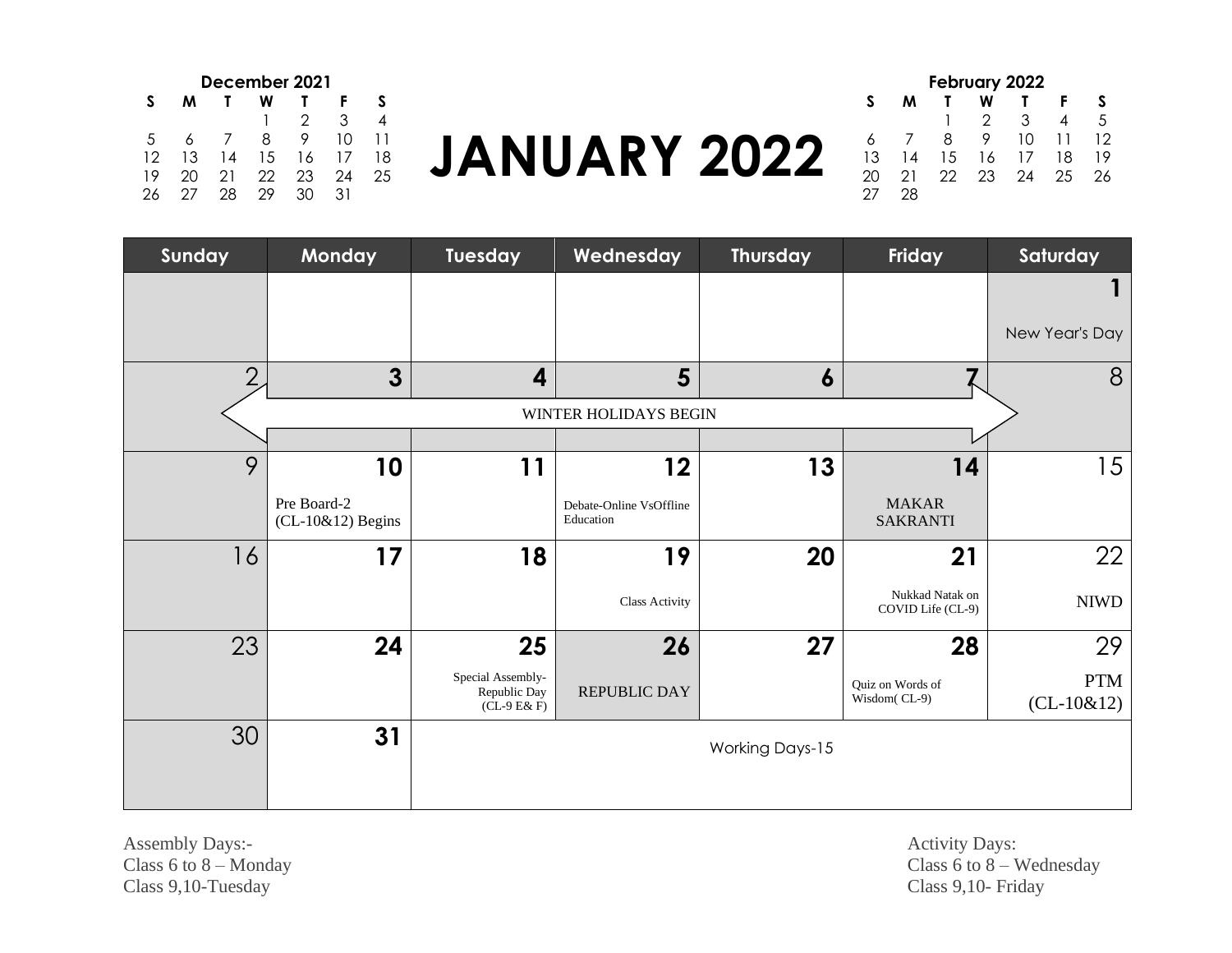| January 2022 |    |    |    |    |    |    |  |  |  |
|--------------|----|----|----|----|----|----|--|--|--|
| S.           | м  |    | w  |    | F  |    |  |  |  |
|              |    |    |    |    |    |    |  |  |  |
| 2            | 3  | 4  | 5  | 6  |    | 8  |  |  |  |
| 9            | 10 | 11 | 12 | 13 | 14 | 15 |  |  |  |
| 16           | 17 | 18 | 19 | 20 | 21 | 22 |  |  |  |
| 23           | 24 | 25 | 26 | 27 | 28 | 29 |  |  |  |
|              | 31 |    |    |    |    |    |  |  |  |

# **FEBRUARY 2022**

| <b>March 2022</b> |    |    |    |    |    |    |  |  |  |
|-------------------|----|----|----|----|----|----|--|--|--|
| S                 | м  |    |    |    |    | S  |  |  |  |
|                   |    |    | 2  | 3  | 4  | .5 |  |  |  |
| 6                 |    | 8  | 9  | 10 | 11 | 12 |  |  |  |
| 13                | 14 | 15 | 16 | 17 | 18 | 19 |  |  |  |
| 20                | 21 | 22 | 23 | 24 | 25 | 26 |  |  |  |
| 27                | 28 | 29 | 30 | 31 |    |    |  |  |  |

| Sunday         | Monday                            | Tuesday | Wednesday                                  | <b>Thursday</b>        | Friday                        | Saturday         |
|----------------|-----------------------------------|---------|--------------------------------------------|------------------------|-------------------------------|------------------|
|                |                                   |         | $\boldsymbol{2}$                           | $\boldsymbol{3}$       | 4                             | 5                |
|                |                                   |         | Quiz on Science in<br><b>Everyday life</b> |                        |                               | <b>NIWD</b>      |
| $\overline{6}$ | 7                                 | 8       | 9                                          | 10                     | 11                            | 12               |
|                |                                   |         |                                            |                        |                               | <b>OSAPS DAY</b> |
| 13             | 14                                | 15      | 16                                         | 17                     | 18                            | 19               |
|                | Annual Exam<br>$(CL-9&11)$ Begins |         |                                            |                        |                               | <b>NIWD</b>      |
| 20             | 21                                | 22      | 23                                         | 24                     | 25                            | 26               |
|                |                                   |         |                                            |                        | Annual Exam<br>(CL-9&11) Ends |                  |
| 27             | 28                                |         |                                            |                        |                               |                  |
|                | Annual Exam<br>(CL-1to8) Begins   |         |                                            | <b>Working Days-22</b> |                               |                  |

Assembly Days:-<br>
Class 6 to 8 – Monday<br>
Class 6 to 8 – Monday<br>
Class 6 to 8 – Monday Class 9,10-Tuesday Class 9,10- Friday